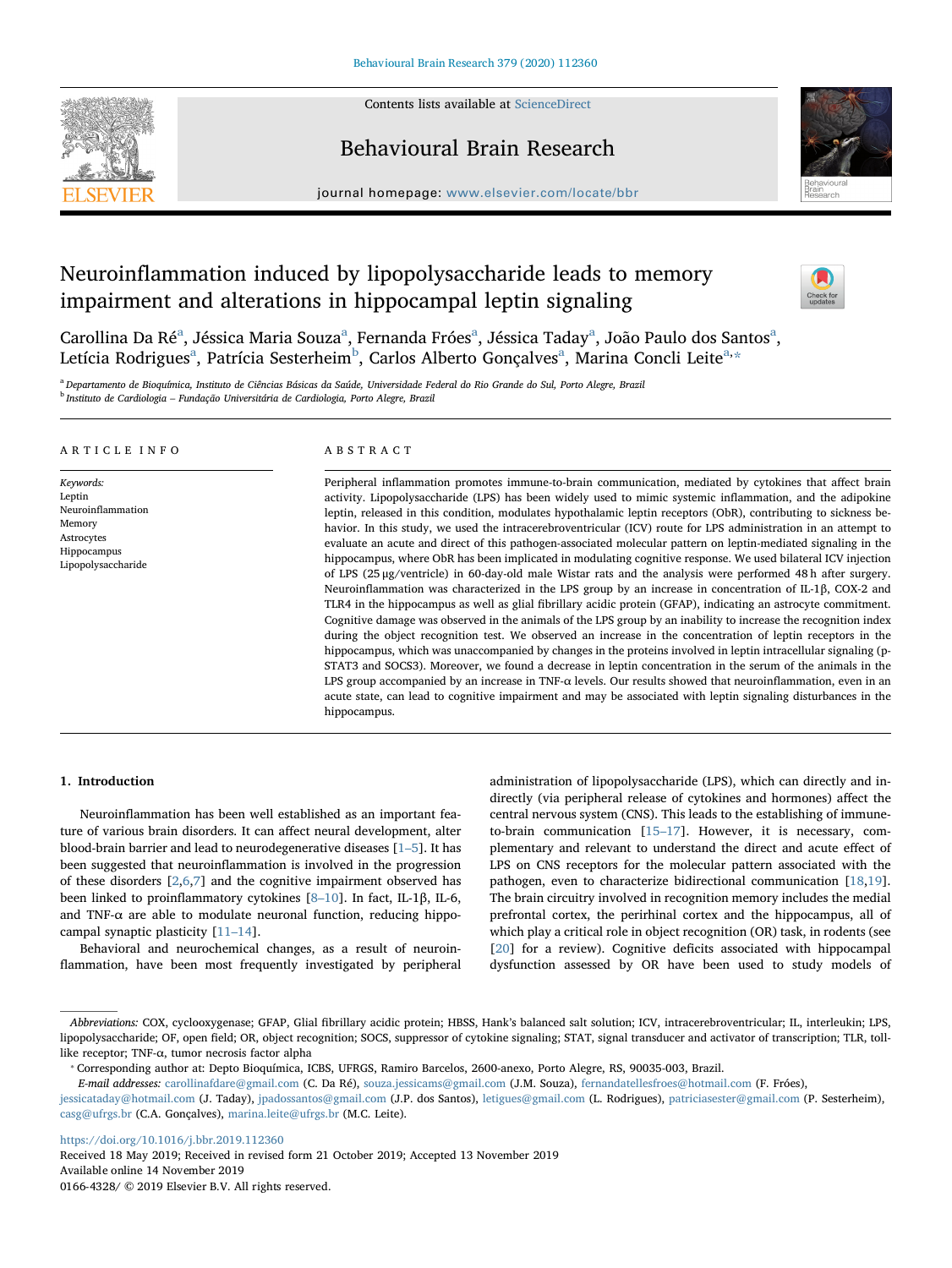#### neuroinflammation [[21,](#page-6-10)[22\]](#page-6-11).

In the case of peripheral inflammation, leptin has been suggested as one of the adipose signals that modulates the inflammatory response in the brain. This hormone has a critical role in leukocyte recruitment in the brain following severe systemic inflammation [\[23](#page-6-12)]. Leptin is a peptide hormone secreted mainly by the adipose tissue and its action is mediated by the ObR receptor [\[24](#page-6-13)]. It regulates many physiological functions, including energy homeostasis and immunity [\[25](#page-6-14)–27]. It acts as an adipokine on many cells of the immune system, stimulating its activation and proliferation, as well as reducing its apoptosis [[28,](#page-6-15)[29](#page-6-16)]. However, the specific roles played by leptin in neuroinflammation are still under debate. There is evidence of leptin exerting pro-inflammatory action [30–[32\]](#page-6-17), as well as anti-inflammatory action in rats and mice [33–[35\]](#page-6-18). More recently, leptin has been suggested as a licenser and enhancer of immune functions. In situations of low concentration or impaired signaling a deficit occurs in the immune response and in high pathological concentrations, such as obesity, it assists in a harmful inflammatory response [\[29](#page-6-16)].

In CNS, the most studied and known function of leptin is in the regulation of food intake, acting on the hypothalamus. Neuroinflammation in this tissue has been implicated in leptin resistance, which is one of the factors that leads to obesity [[36\]](#page-6-19). This may occur in the hypothalamus through the LPS activation of inflammatory pathways, such as TLR4-IKK $\beta$  [[37,](#page-7-0)[38](#page-7-1)], which, in turn, lead to an increase in SOCS3 and PTP1B. These molecules inhibit JAK2-STAT3 signaling of leptin through binding to a specific tyrosine residue on ObR or dephosphorylating JAK2, respectively [\[36](#page-6-19)[,39](#page-7-2)].

The presence of ObR in other brain regions, such as the hippocampus, has already been identified, where leptin may play a role in the regulation of memory and learning [\[40](#page-7-3)]. In support of this, db/db mice and Zucker rats, both of which have mutations in the leptin receptor gene, exhibit a cognitive deficit [\[41](#page-7-4)[,42](#page-7-5)]. Furthermore, leptin has also been implicated as neuroprotective in certain neurodegenerative diseases associated with neuroinflammation, such as Alzheimer's and Parkinson's diseases [[43\]](#page-7-6). On the other hand, in multiple sclerosis, high levels of serum leptin are related to episodes of exacerbation of the disease, while a reduction is associated with an improvement of symptomatology [\[44](#page-7-7)].

Information is limited on the effect of neuroinflammation per se on leptin signaling in the hippocampus, which could be associated with the cognitive impairment observed in neuroinflammatory conditions. Considering the involvement of leptin in neuroinflammatory diseases and its relation with memory and learning, we investigated acute neuroinflammation induced by a single intracerebroventricular (ICV) administration of LPS, hypothesizing a change in leptin signaling in the hippocampus and the subsequent cognitive response. In addition, we assessed the central and peripheral inflammatory parameters, as well as the astrocytic response to neuroinflammation.

## 2. Material and methods

## 2.1 Materials

Monoclonal anti-S100B (SH-B1) and LPS from Escherichia coli 055:B5 were purchased from Sigma [Missouri, USA]. Polyclonal anti-S100B was purchased from DAKO [São Paulo, Brazil], anti-rabbit, antimouse and anti-goat peroxidase-linked and ECL Western Blotting Detection Reagents were purchased from GE [Little Chalfont, United Kingdom]. Anti-ObR, anti-SOCS3, anti-p-STAT3 (Tyr705), anti-STAT3, anti-TLR4 and anti-COX-2 were purchased from Santa Cruz Biotechnology [Texas, USA] and anti-actin was purchased from Millipore [Massachusetts, USA].

#### 2.2. Animals

All the procedures complied with the ARRIVE guidelines and were carried out in accordance with the National Institute of Health guide for the care and use of Laboratory animals (NIH Publications No. 8023, revised 1978) and were approved by the local authorities (Ethics Committee on the Use of Animals – UFRGS,  $n^{\circ}$  25337). Male adult Wistar rats (60 days old) were obtained from our breeding colony (Department of Biochemistry, UFRGS, Porto Alegre, Brazil). The animals were maintained under controlled light and environmental conditions (12 h light / 12 h dark cycle at a constant temperature of  $22 \pm 1$  °C) and had free access to commercial chow and water.

The animals were weighed on digital scales before and 48 h after the surgical procedure to evaluate change in weight. The food and water consumption were evaluated during the 48 h after the surgery through weighing using digital scales. Different animals were used for behavioral tests and molecular measurements.

## 2.3. Surgical procedure

For ventricular access, the animals were anesthetized with ketamine/xylazine (75 and 10 mg/Kg, respectively, i.p.) and placed in a stereotaxic apparatus. A midline sagittal incision was made in the scalp and one burr hole was drilled in the skull over both ventricles. The following coordinates were used: 0.9 mm posterior to bregma; 1.5 mm lateral to sagittal suture; 3.6 mm beneath the brain surface [[45\]](#page-7-8). The rats received an ICV injection of 5 μL of LPS 5 μg/μL or vehicle (Hank's balanced salt solution – HBSS, containing in mM: 137 NaCl, 5.36 KCl, 1.26 CaCl<sub>2</sub>, 0.41 MgSO<sub>4</sub>, 0.49 MgCl<sub>2</sub>, 0.63 Na<sub>2</sub>HPO<sub>4</sub>·7H<sub>2</sub>O, 0.44  $KH<sub>2</sub>PO<sub>4</sub>$ , 4.17 NaHCO<sub>3</sub> and 5.6 glucose, adjusted to pH 7.4) in each ventricle [\[46](#page-7-9)]. Forty-eight hours after the surgical procedure, rats were anesthetized and the blood samples were collected by careful intracardiac puncture, using a 5-mL non-heparinized syringe to obtain 3 mL of blood. The hippocampi were dissected out and chopped in transverse slices of 0.3 mm obtained using a McIlwain Tissue Chopper, and slices were then separated and stored in a freezer at −80 °C until they were processed according to the procedure for each analysis. Blood samples were incubated at room temperature (25 °C) for 10 min and centrifuged at 1700 x g for 10 min to obtain serum, which was

<span id="page-1-0"></span>

Fig. 1. Schematic representation of the experimental plan. Time is represented in hours. Cognitive evaluation is based on the Object Recognition Test (ORT) with three distinct phases: habituation, sample, and discrimination. Hippocampi and serum were harvested for biochemical evaluation. Different animals were used for behavioral tests and biochemical evaluation.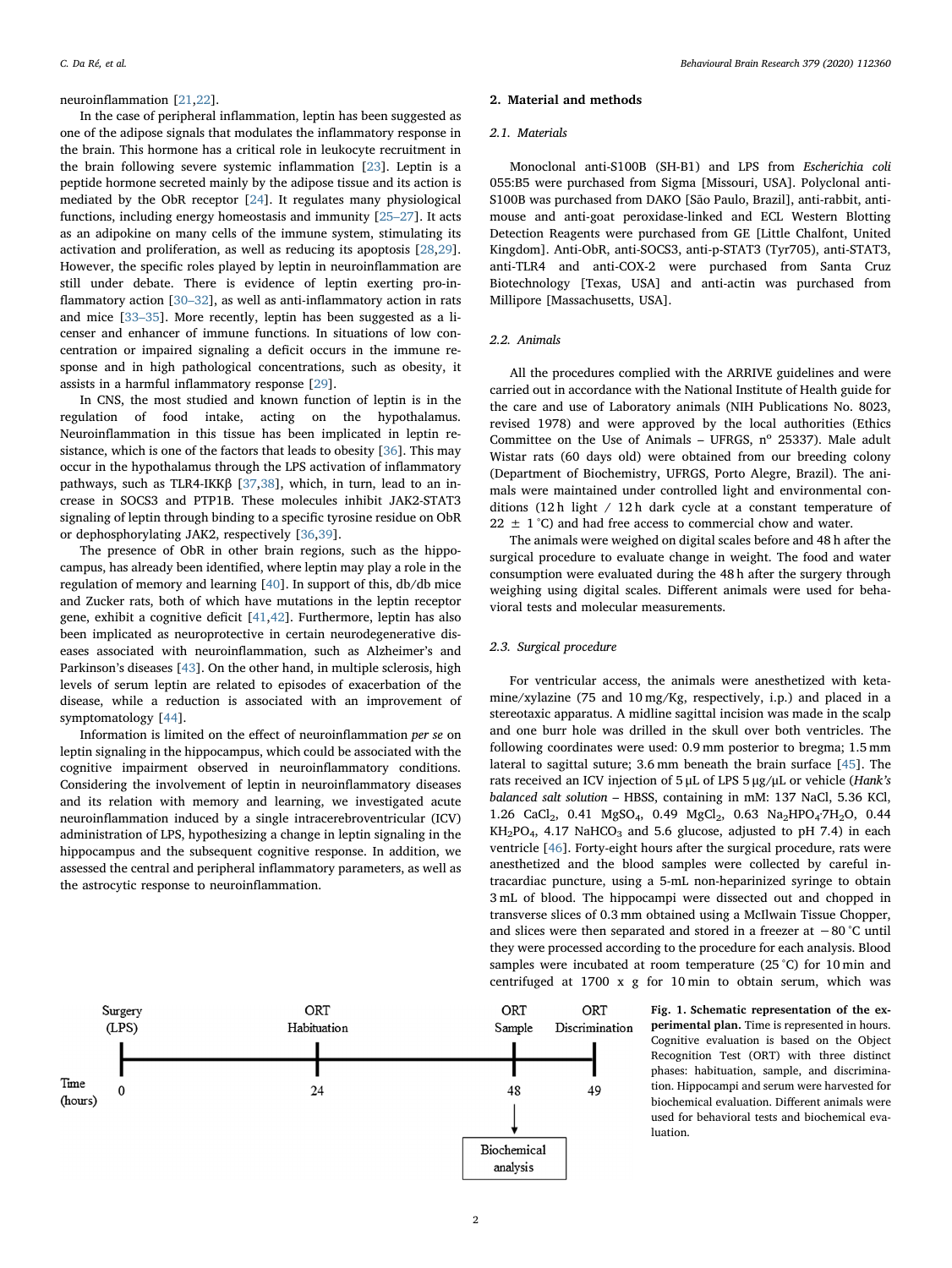separated and stored at −80 °C until further analysis. A schematic representation of the experimental procedure is shown in [Fig. 1,](#page-1-0) indicating times of surgery, cognitive behavior and biochemical analysis.

#### 2.4. Object recognition task (OR task)

All experiments were conducted in a sound-attenuated room under low-intensity light (12 lx). All apparatuses were cleaned with 10 % ethanol solution and then dried with a paper towel after each trial. The OR task was conducted in the open field (OF), as previously described [[47\]](#page-7-10) and adapted by Hansen [\[48](#page-7-11)]. The test consisted of three distinct phases: habituation, sample, and discrimination. The habituation phase was performed 24 h after the ICV injection of LPS, during which time the rats were allowed to explore the OF for 10 min, 24 h before the next phase, thus totaling 48 h after surgery, as well as molecular measurements. In the sample phase, two identical objects (C1 and C2 cubes) were placed in opposite corners of the OF, 20 cm distant from the walls and ∼60 cm apart from each other, and the rats were allowed to explore them for 5 min. After the end of the sample phase, the rats were removed from the OF and kept in the home cage for 1 h. After that, in the discrimination phase, an identical copy of the familiar object (C3) and a novel T-shaped object (T) were placed in the locations previously occupied by C1 and C2, and the rats were allowed to explore the objects for 5 min. The locations of the objects were counterbalanced in each session. The time spent by the rats exploring each object was monitored with a video system placed in an adjacent room and manually measured by a blinded researcher for group distribution. Exploration of an object was defined as sniffing or touching the object with the nose and/or forepaws. To analyze the cognitive performance of rats, a recognition index was calculated in each session, as follows; time exploring novel object/time exploring both objects. Recordings and mobility analyses were performed using ANY-maze behavioral tracking software version 6.17.

#### 2.5. S100B and GFAP measurement

Hippocampal slices were homogenized in PBS (50 mM NaCl, 80 mM  $Na<sub>2</sub>HPO<sub>4</sub>$ , 20 mM  $NaH<sub>2</sub>PO<sub>4</sub>·H<sub>2</sub>O$ , pH 7.4), containing 1 mM EGTA and 1 mM phenylmethyl-sulphonyl fluoride (PMSF). S100B was measured by ELISA, as previously described [[49\]](#page-7-12). Briefly, 50 μl of sample plus 50 μl of Tris buffer were incubated for 2 h on a microtiter plate previously coated with monoclonal anti-S100B. For serum samples, polyclonal anti-S100 was incubated for 30 min and then peroxidase-conjugated anti-rabbit antibody was added for a further 30 min. For the hippocampal slices, both antibodies were incubated together for 1 h. Color reaction with o-phenylenediamine was measured at 492 nm. The standard S100B curve ranged from 0.002 to 1 ng/mL for serum samples and 0.02–10 ng/ml for the hippocampal slices. ELISA for GFAP was carried out, as previously described [[50\]](#page-7-13), by coating microtiter plates with 100 μL of samples for 24 h at 4 °C. Incubation with a polyclonal anti-GFAP from rabbit for 1 h was followed by incubation with an antirabbit conjugated with peroxidase for 1 h, at room temperature. A colorimetric reaction with o-phenylenediamine was measured at 492 nm. The standard human GFAP (from Calbiochem) curve ranged from 0.1–5 ng/mL. Data from hippocampal samples were normalized against total protein, which was measured by Lowry's method, modified by Peterson, using bovine serum albumin as a standard [\[51](#page-7-14)].

## 2.6. Quantification of IL-1β, TNF-α and leptin

Hippocampal slices, for IL-1β and leptin quantification, were homogenized in diluent buffer followed by centrifugation at  $1000 \times g$ for 5 min at 4 °C and the assay was carried out in 100 μL of supernatant. Serum samples, for TNF- $\alpha$  and leptin quantification, were collected and processed as indicated by the manufacturer. The IL-1β, TNF-α and leptin content were measured using a rat ELISA from eBioscience (Ref.

88-6010-22, San Diego, USA), Peprotech (Ref. 900-M54, Rocky Hill, NJ, USA) and Sigma (Ref. 900-M54, Rocky Hill, NJ, USA), respectively. Leptin data are expressed as arbitrary units that represent the sample absorbance corrected for the absorbance value of the blank. Data from hippocampal samples were normalized against total protein.

#### 2.7. Western blot analysis

Equal amounts (30 μg) of proteins from each sample were boiled in sample buffer (0.0625 M Tris–HCl, pH 6.8, 2 % (w/v) SDS, 5 % (w/v) βmercaptoethanol, 10 % (v/v) glycerol, 0.002 % (w/v) bromophenol blue, 1 mM sodium orthovanadate) and electrophoresed in 12 %  $(w/v)$ SDS-polyacrylamide gel. The separated proteins were blotted onto a nitrocellulose membrane. Antibodies anti-ObR, anti-SOCS3, antipSTAT3, anti-STAT3, anti-COX2, anti-TLR4 or anti-actin were used at a dilution of 1:5000. After incubating with the primary antibody overnight at 4 °C, membranes were washed and incubated with peroxidaseconjugated antibody immunoglobulin (IgG) at a dilution of 1:10,000 for 1 h at 4 °C. Actin expression was used as a control of the total amount of protein. The chemiluminescent reactions were developed using luminol as the substrate (ECL Western Blotting Analysis System, GE Healthcare) and evaluated in the luminescence image analyzer (Image Quant LAS4000 from GE). The immunocontent of all proteins was determined for optical density using ImageJ software.

#### 2.8. Statistical analysis

Statistical analysis was performed with SPSS software version 20.0. We used the Student's t-test for the evaluation of all the results. For the behavioral experiments where we used the one-sample t-test to determine whether the recognition index was different from a chance performance (0.5). For the analysis of body weight variation we used repeated measures ANOVA followed by Sidak. We considered p < 0.05 as statistically significant.

## 3. Results

## 3.1. LPS induces neuroinflammation in hippocampus

The intracellular content of the proinflammatory cytokine IL-1β, COX-2 and TLR4 in the hippocampus of rats was assessed 48 h after a single ICV injection of LPS or vehicle in order to determine the presence of an inflammatory response in this tissue. Intracellular levels of these inflammatory markers were significantly higher in the LPS group when compared to sham rats [\(Fig. 2](#page-3-0)) (p < 0.001 for IL-1 $\beta$ ; p = 0.034 for COX-2; and  $p = 0.037$  for TLR4), demonstrating the presence of neuroinflammation in this tissue.

## 3.2. Acute LPS ICV causes memory impairment

The object recognition task was used in order to verify memory impairment. We observed, in the discrimination phase, that acute LPS ICV injection cause memory impairment. The recognition index did not increase in the LPS group when compared to chance performance  $(p = 0.438)$ , whereas, in the sham group, there was an increase in the recognition index ( $p = 0.005$ ). It is important to notice, that in the sample phase, neither group differed significantly when comparing chance performance, indicating similar exploration of both familiar objects ([Fig. 3](#page-3-1)) ( $p = 0.225$  for LPS group;  $p = 0.160$  for sham group). There was no significant difference between the groups in the total time of exploration of both objects during the sample and the discrimination phases ( $p = 0.575$  and  $p = 0.670$ , respectively). Besides, there was no difference between total distance travelled, average speed, total time mobile and total time immobile during the habituation phase [\(Table 1\)](#page-3-2)  $(p = 0.969, p = 0.969, p = 0.932, p = 0.932, respectively)$ , demonstrating a similar exploratory capacity among the groups.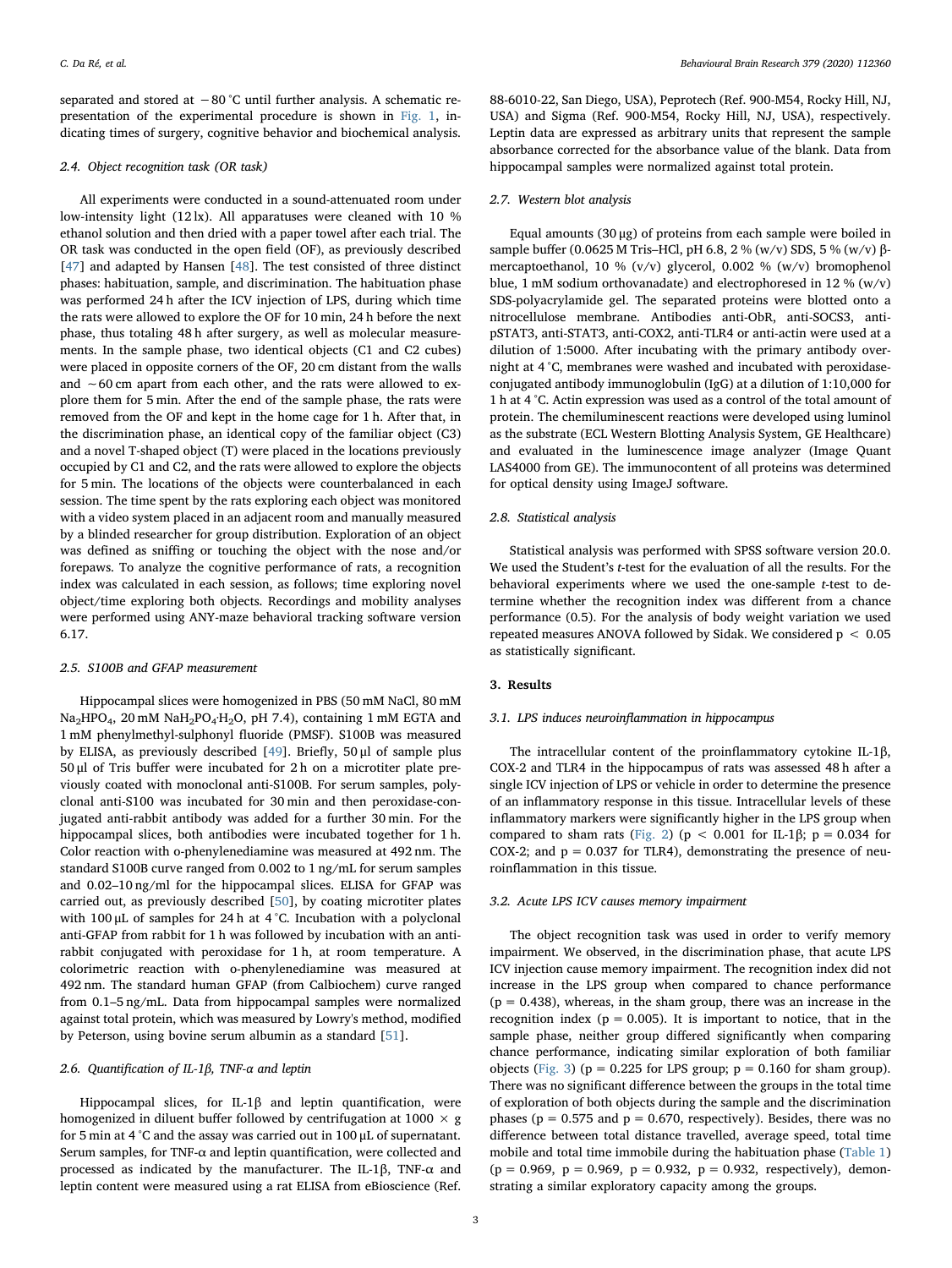<span id="page-3-0"></span>

Fig. 2. LPS induces neuroinflammation in the hippocampus. ICV LPS or saline solution injection was carried out on adult Wistar rats under anaesthesia. After 48 h, the hippocampus was dissected and the IL-1 $\beta$  (A), COX-2 (B) or TLR4 (C) content measured by immunoblot. Representative images are shown in D. Data are expressed as means  $\pm$  S.E.M (N = 5–8 animals per group). \* Significantly different from sham group (Student t-test,  $p < 0.05$ ).

## 3.3. Acute LPS ICV causes an increase in GFAP, but not in S100B content in the hippocampus

The intracellular content of GFAP and S100B was analyzed in order to assess a possible astrocytic response in the hippocampus of rats subjected to acute LPS ICV. We observed a significant increase of GFAP in the hippocampus during the neuroinflammatory response ([Fig. 4](#page-3-3)A)  $(p = 0.007)$ , without any alteration in S100B immunocontent ([Fig. 4B](#page-3-3))  $(p = 0.100)$ .

<span id="page-3-1"></span>

Fig. 3. Neuroinflammation causes memory impairment. The recognition index was evaluated 48 h after the ICV LPS or saline solution injection. The line on the graph indicates recognition index 0.5. Data are expressed as means  $\pm$  S.E.M (N = 5-8 animals per group) and were analyzed by onesample *t*-test. \* indicates  $p < 0.005$  versus chance level (indicated by the line).

<span id="page-3-2"></span>

| Table 1 |  |  |                                                    |  |
|---------|--|--|----------------------------------------------------|--|
|         |  |  | Mobility data in the behavioral habituation phase. |  |

|      | Total distance | Average speed  | Total time       | Total time      |
|------|----------------|----------------|------------------|-----------------|
|      | travelled (m)  | (mm/s)         | mobile (s)       | immobile (s)    |
| Sham | $9.56 + 1.68$  | $32.0 + 5.5$   | $121.0 + 19.1$   | $171.9 + 19.1$  |
| LPS  | $9.44 + 2.49$  | $31.6 \pm 8.3$ | $111.3 \pm 23.0$ | $181.62 + 23.0$ |

All data are expressed as means  $\pm$  standard error (N = 5–8 animals per group) and were considered statistically different when  $p < 0.05$  (Student's t-test).

<span id="page-3-3"></span>

Fig. 4. Neuroinflammation causes an increase in GFAP, but does not change S100B content in the hippocampus. ICV LPS or saline solution injection was carried out on adult Wistar rats under anaesthesia. After 48 h, the hippocampus was dissected and the GFAP (A) and S100B (B) content measured by ELISA. Data are expressed as means  $\pm$  S.E.M (N = 5–8 animals per group). \* Significantly different from sham group (Student t-test,  $p < 0.05$ ).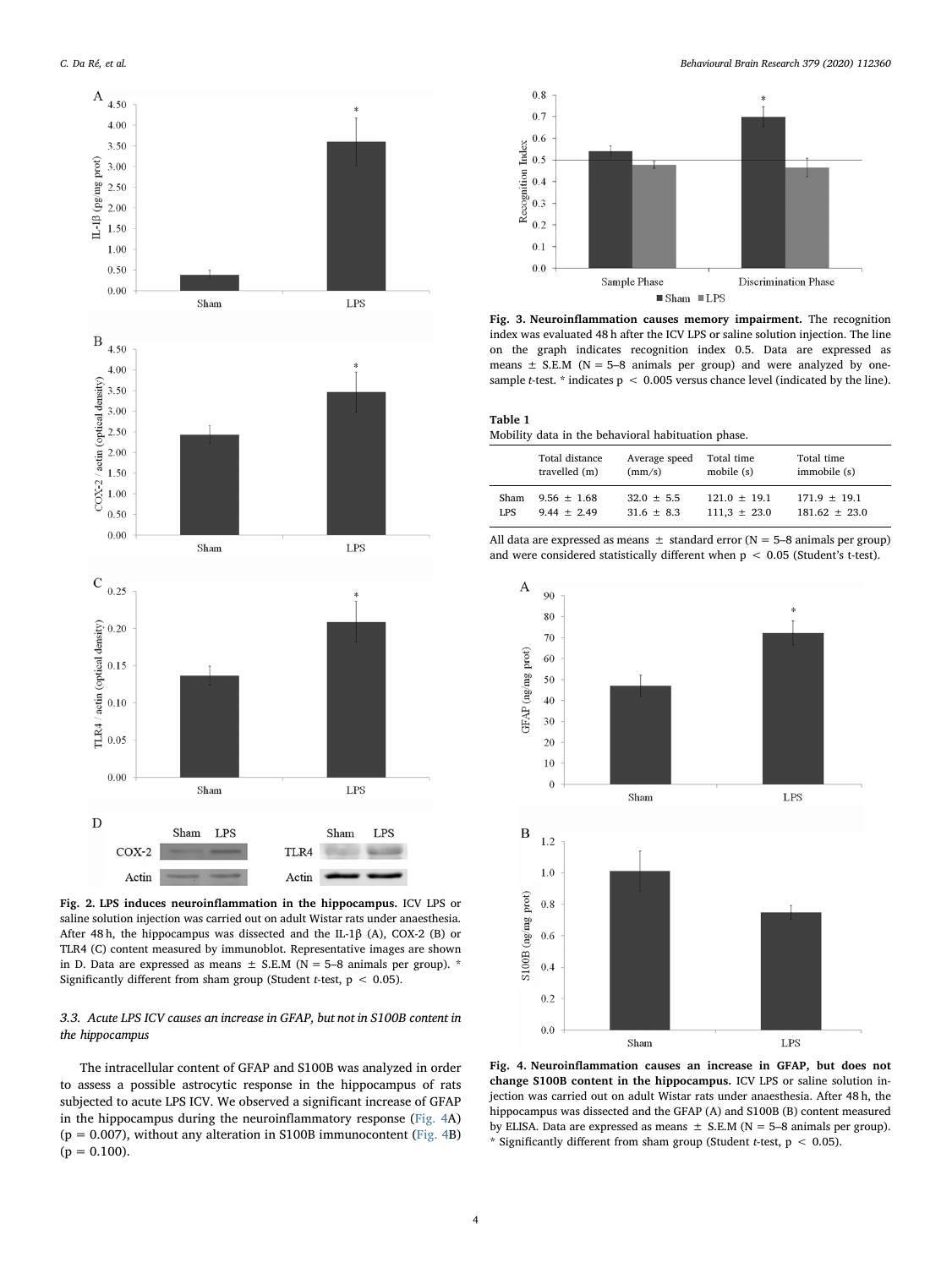<span id="page-4-0"></span>

Fig. 5. Neuroinflammation increases leptin signaling in the hippocampus. ICV LPS or saline solution injection was carried out on adult Wistar rats under anaesthesia. After 48 h, the hippocampus was dissected and the leptin (A), ObR (B), SOCS3 (C) and STAT3 (D) content measured by western blot. Representative images are shown in D. Data are expressed as means  $\pm$  S.E.M (N = 5–8 animals per group). \* Significantly different from sham group (Student t-test, p < 0.05).

## 3.4. Neuroinflammation increases leptin signaling in the hippocampus

We evaluated the effect of neuroinflammation induced by acute LPS ICV injection on leptin expression in the hippocampus. Although neuroinflammation was not able to induce any significant change on intracellular levels of leptin in the hippocampus compared to sham rats ([Fig. 5](#page-4-0)A) ( $p = 0.766$ ), we observed a significantly higher immunocontent of ObR in the hippocampus of LPS-treated rats [\(Fig. 5B](#page-4-0)) (p < 0.001). No alteration in SOCS3 immunocontent or in p-STAT3 / STAT3 ratio were observed ([Fig. 5](#page-4-0)C, D) ( $p = 0.775$  and  $p = 0.107$ , respectively).

#### 3.5. Neuroinflammation causes changes in serum TNF-α, leptin and S100B

In order to investigate if neuroinflammation induced by LPS could lead to a systemic inflammatory response we measured serum TNF-α levels. LPS-treated rats showed a slight increase in serum TNF-α (Fig.  $6A$ ) ( $p = 0.020$ ). On the other hand, leptin and S100B in the serum were significantly decreased [\(Fig. 6B](#page-5-0), C) ( $p = 0.023$  and  $p = 0.001$ , respectively).

## 3.6. Neuroinflammation causes weight loss and reduces food intake

There was no significant difference in animal weights between the groups before or after ICV injection ( $p = 0.188$  and  $p = 0.135$ , respectively). However, the LPS group showed a significant reduction in weight, forty-eight hours after surgery ( $p < 0.001$ ), while the sham group maintained its weight ( $p = 0.104$ ). Accordingly, the food consumption in the LPS group was lower ( $p = 0.020$ ). There was no difference in water consumption over the 48 h ([Table 2](#page-5-1)) ( $p = 0.698$ ).

#### 4. Discussion

Cognitive deficits observed in tasks dependent on hippocampal integrity have been induced by neuroinflammation as a result of both peripheral and central LPS administration [[18,](#page-6-7)[52\]](#page-7-15). However, research has concentrated more on memory impairment caused by inflammation in response to chronic LPS exposure [\[5,](#page-6-20)[10](#page-6-21)[,53](#page-7-16)[,54](#page-7-17)]. In the present study, we induced an acute neuroinflammation through a single ICV injection of LPS. Inflammation was demonstrated by an increase in IL-1β, COX-2 and TLR4 expression found in the hippocampus, an important brain region for learning and memory [[55](#page-7-18),[56\]](#page-7-19). We found object recognition task impairment in animals subjected to acute ICV-LPS inflammation.

Several studies have shown that induction of neuroinflammation following intraperitoneal injections of LPS leads to cognitive impairment in rodents. This was found in recognition memory, contextual fear conditioning and spatial memory [\[52](#page-7-15)[,54](#page-7-17)[,57](#page-7-20)–59]. Even though there are variations in doses and times used between studies, it is clear that peripheral inflammation can lead to a brain inflammatory response with consequent memory impairment. In addition, other neuroinflammation studies using LPS ICV injections have also shown cognitive impairment in rodents. Although most of these studies use multiple LPS injections to induce chronic neuroinflammation, a few studies have also shown cognitive impairment in models of acute neuroinflammation, such as the present study. Iloun et al. [\[60](#page-7-21)] and Wu et al. [[18\]](#page-6-7) using a single ICV LPS injection of similar doses, demonstrated cognitive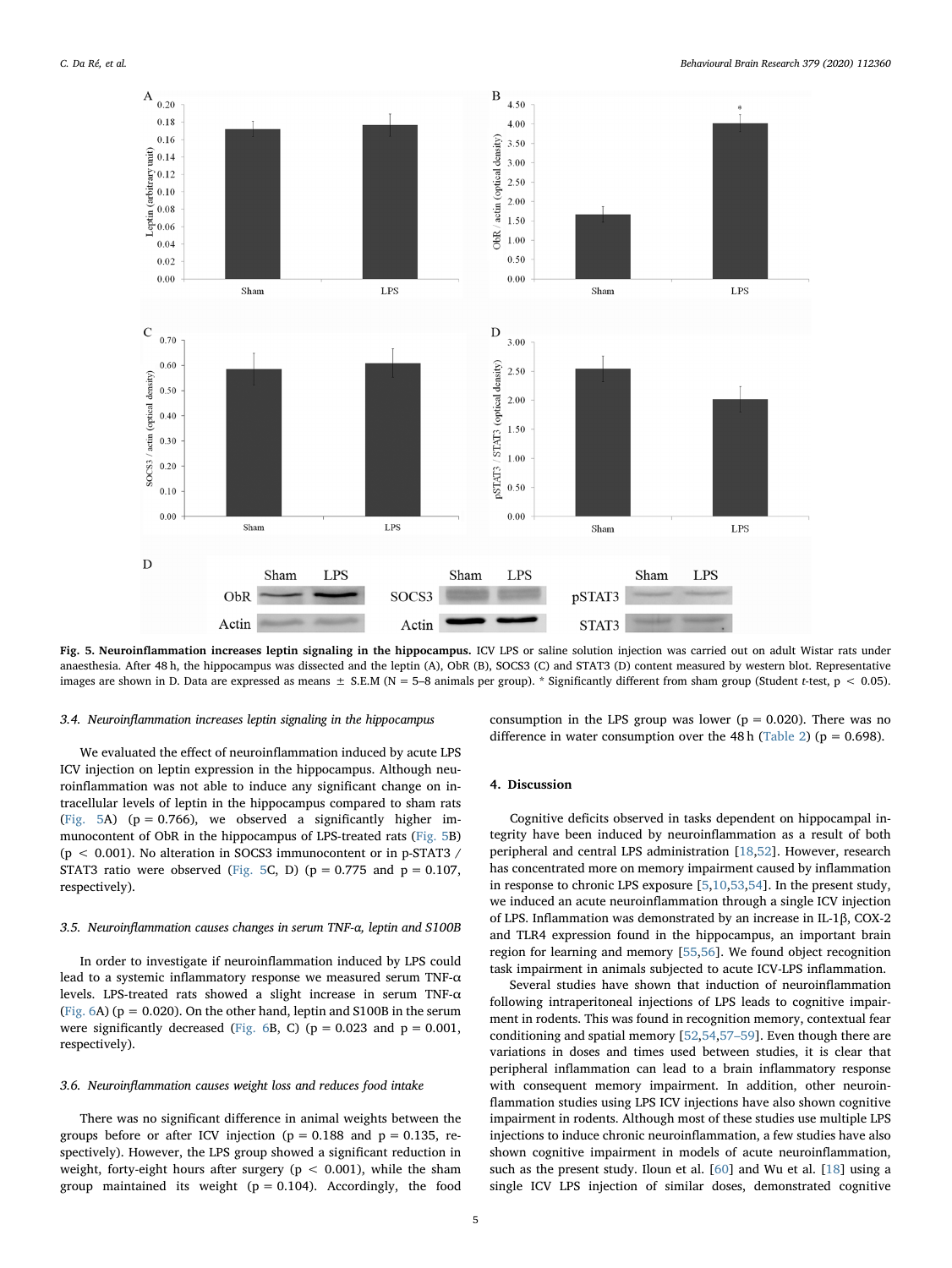<span id="page-5-0"></span>

Fig. 6. Neuroinflammation causes changes in serum TNF-α, leptin and S100B. ICV LPS or saline solution injection was carried out on adult Wistar rats under anaesthesia. After 48 h, blood was collected by intracardiac puncture, and TNF- $\alpha$  (A), leptin (B) and S100B (C) were measured by ELISA from the serum obtained. Data are expressed as means  $\pm$  S.E.M (N = 5–8 animals per group). \* Significantly different from Sham group (Student t-test,  $p < 0.05$ ).

#### <span id="page-5-1"></span>Table 2

Body weight, food intake and water consumption in response to neuroinflammation.

|            | Body weight<br>before LPS $(g)$ | Body weight 48 h<br>after LPS $(g)$ | Food intake $(g)$ | Water<br>consumption<br>(mL) |
|------------|---------------------------------|-------------------------------------|-------------------|------------------------------|
| Sham       | $273.8 + 8.7$                   | $269.6 + 7.2$                       | $22.0 \pm 1.4$    | $32.0 \pm 1.6$               |
| <b>LPS</b> | $289.3 + 6.5$                   | $254.7 + 5.5#$                      | $10.7 + 0.6*$     | $32.9 + 0.4$                 |

All data are expressed as means  $\pm$  standard error (N = 5–8 animals per group) and were considered statistically different when  $p < 0.05$ . # indicates significantly different from body weight before LPS injection (repeated measures ANOVA) \* indicates significantly different from sham group (Student's t-test).

impairment in spatial and recognition memory. However, despite being considered a model of acute neuroinflammation, the analyses were performed six days after the ICV injection. Our study may show that cognitive impairment has already begun prior to this, being seen 48 h after the ICV LPS injection. These effects of LPS have been related to the binding of LPS to TLR4 which activates the nuclear factor-κB pathway in microglia and astrocytes [[59,](#page-7-22)[61\]](#page-7-23). This inflammatory activation of glial cells leads to the release of neurotoxic substances such as nitric oxide, glutamate, cytotoxic cytokines, and superoxide radicals that leading to memory impairment [[52,](#page-7-15)[62](#page-7-24)[,63](#page-7-25)].

In a harmful CNS situation, the first cell type to respond is the microglia. These cells are recruited and act by phagocyting cell pathogens or debris and releasing pro-inflammatory cytokines such as TNF-α, IL-1β and IL-6, as well as chemokines [[64\]](#page-7-26). These inflammatory molecules activate other cell types involved in neuroinflammation, such as astrocytes. Moreover, astrocytes also exhibit TLR and are able to respond directly to LPS [\[17](#page-6-22)]. Therefore, the production of cytokines, in part, may be due to astroglial reactivity.

Several studies have shown that changes in astrocytic reactivity can lead to memory impairment and this has been associated with their ability to regulate synaptic formation, transmission and plasticity [\[65](#page-7-27)]. Astrocytes have been shown to play an important role in the immune surveillance of the CNS. These cells are able to modulate the expression and secretion of various proteins in response to injury in a process called glial reactivity [[66\]](#page-7-28). The increase in GFAP expression, a cytoskeleton protein characteristic of astrocytes, is considered an indicator of this reactivity [[67\]](#page-7-29). Moreover, an increase in cytokines and S100B secretion may occur in an inflammatory astroglial response [\[17](#page-6-22)]. In our study, neuroinflammation caused an increase in hippocampal GFAP expression, confirming the astroglial reactivity of this tissue. However, the increase in GFAP alone is not sufficient to identify an effect on astrocyte functionality (eg, a decrease in glutamate uptake), whose impairment may affect synaptic plasticity and contribute to cognitive impairment. Although S100B content was not significantly altered in the hippocampus of these animals, it should be noted that intracellular content and secretion of S100B are not necessarily related, as was observed in in vitro studies [\[17](#page-6-22),[68,](#page-7-30)[69\]](#page-7-31). Furthermore, we previously observed that ICV LPS is able to increase cerebrospinal fluid S100B, which would also indicate astroglial reactivity [[17\]](#page-6-22).

Besides its role in the control of food intake, leptin has been shown to be an important factor in memory formation, since animals with a deficiency in leptin receptor or in the production of this hormone, develop cognitive impairment [[41\]](#page-7-4). In support of this, intrahippocampal administration of leptin improved memory in animal models of neurodegenerative diseases [\[43](#page-7-6)[,70](#page-7-32),[71\]](#page-7-33). Leptin plays an important role in the regulation of the immune system and may play a protective role in exacerbated inflammation. On the other hand, a pro-inflammatory effect of leptin has been associated with the progression of multiple sclerosis. In fact, an increase in the signaling of this adipokine in animal models with this disease has been identified [[44](#page-7-7)]. In our study, we observed an increase in the immunocontent of leptin receptor in the hippocampus in response to acute neuroinflammation. A similar response was found in the immune cells of animal models with multiple sclerosis [[72\]](#page-7-34). This suggests a possible increase in the signaling of this adipokine in this tissue. However, this change is not related to the JAK / STAT signaling pathway, evidenced by the fact that we did not find alteration in STAT3 phosphorylation (Tyr705) nor in the content of SOCS3 in the hippocampus. Possibly, the increase in the immunocontent of the leptin receptor may be leading to changes in other leptin-activated signaling pathways. It is important to mention that although we investigated only leptin signaling, there are many other hippocampal alterations which may be occurring, such as BDNF signaling [\[73](#page-7-35)] or glucocorticoid signaling [\[74](#page-7-36)]. These may contribute to explain the cognitive deficit found in LPS-treated group.

It is known that leptin plays an important role in neuroinflammation induced by a peripheral inflammation, serving as an adipokine from the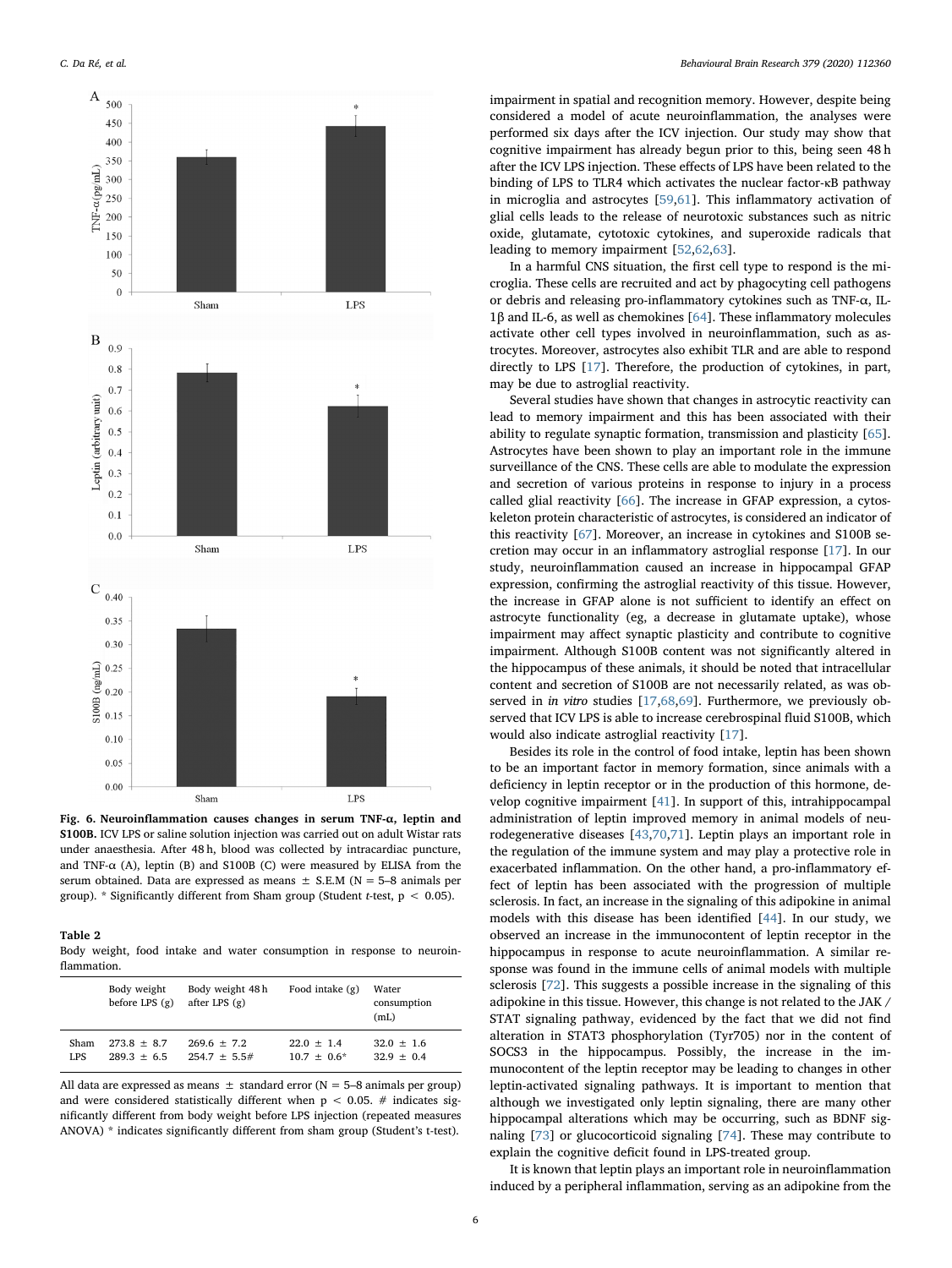periphery to the brain [\[75](#page-7-37)[,76](#page-7-38)]. Peripheral inflammation induced by LPS, using different signals including leptin, affect hippocampal plasticity in rodents [\[77](#page-7-39)–79]. On the other hand, reduced levels of leptin were found in survivor mice subjected to sepsis, cecal ligation and puncture [\[80](#page-7-40)]. Herein, we investigated serum leptin levels in response to a central inflammation induced by a single ICV administration of LPS. In contrast to peripheral inflammation, we found a reduction in serum leptin. Although we found an increase in serum TNF-α, suggesting a possible peripheral inflammation, we observed a decrease in the quantity of leptin released by adipose tissue. This indicates that the hormone/adipokine has its profile of secretion altered by inflammation depending on how it was initiated.

In addition, a decrease in serum S100B was found. S100B is an astrocyte marker in the CNS, but is also expressed in adipocytes [[81\]](#page-7-41). The concentration of S100B in the serum can be attributed to the secretion of this protein by the adipocytes and also, in part, to astrocyte secretion [[81\]](#page-7-41). This protein has been proposed as a peripheral marker of central damage, since in this situation BBB permeability may increase, leading to an increase in the passage of this protein to the bloodstream [\[82](#page-7-42)]. Conversely, S100B serum levels do not always directly reflect the concentration of this protein in the CNS [[69\]](#page-7-31). In light of this, the decrease in serum S100B observed in this study should be carefully interpreted. It could be better attributed to alteration in peripheral release than to release in the CNS, since acute LPS induced an increase of cerebral spinal fluid S100B [\[17](#page-6-22)].

Moreover, a correlation between circulating levels of S100B and leptin with altered BMI in humans [\[83](#page-7-43)] has been shown. Obese individuals have higher levels of S100B and leptin, whereas in patients with anorexia nervosa, the lower levels of S100B and leptin observed return to normal with weight gain [\[84](#page-7-44)]. Therefore, we could consider that the decrease in the levels of these two compounds in the serum of animals exposed to LPS ICV injection may be reflect the fast weight loss, which was statistically significant in LPS-treated animals. However, it has been reported that single intraperitoneal administration of LPS, but not the repeated, decreased body weight [[85](#page-7-45)]. It is also important to note that the present study was performed only on males, so research with females should be done in the future.

#### 5. Conclusions

Our results demonstrate that acute central neuroinflammation induced by a single ICV administration of LPS, characterized IL-1β, COX-2 and TLR4 in the hippocampus as well as of glial fibrillary acidic protein (GFAP), leads to cognitive impairment and may be associated with altered leptin signaling in the hippocampus. These data reinforce and broaden knowledge relative to the consequences of neuroinflammation in chronic inflammatory disorders. Acute central neuroinflammation also caused reduced serum leptin, suggesting that an additional peripheral alteration. This may help in the understanding of the role played by this hormone/adipokine during these neuroinflammatory events, as well as its role in neurodegenerative diseases.

#### Funding

This work was supported by Conselho Nacional de Desenvolvimento Científico e Tecnológico (CNPq), Coordenação de Aperfeiçoamento de Pessoal de Nível Superior (CAPES), Fundação de Amparo à Pesquisa do Estado do Rio Grande do Sul (FAPERGS).

## Declaration of Competing Interest

None.

### References

<span id="page-6-0"></span>[1] S. Amor, et al., Infl[ammation in neurodegenerative diseases](http://refhub.elsevier.com/S0166-4328(19)30776-4/sbref0005)—An update

[Immunology 142 \(2\) \(2014\) 151](http://refhub.elsevier.com/S0166-4328(19)30776-4/sbref0005)–166.

- <span id="page-6-1"></span>[2] [A. Aguilar-Valles, et al., Obesity, adipokines and neuroin](http://refhub.elsevier.com/S0166-4328(19)30776-4/sbref0010)flammation, [Neuropharmacology 96 \(Pt A\) \(2015\) 124](http://refhub.elsevier.com/S0166-4328(19)30776-4/sbref0010)–134.
- [3] [A. Vezzani, et al., Epilepsy and brain in](http://refhub.elsevier.com/S0166-4328(19)30776-4/sbref0015)flammation, Exp. Neurol. 244 (2013) 11–21.
- A. Tohidpour, et al., Neuroinfl[ammation and infection: molecular mechanisms as](http://refhub.elsevier.com/S0166-4328(19)30776-4/sbref0020)[sociated with dysfunction of neurovascular unit, Front. Cell. Infect. Microbiol. 7](http://refhub.elsevier.com/S0166-4328(19)30776-4/sbref0020) [\(2017\) 276.](http://refhub.elsevier.com/S0166-4328(19)30776-4/sbref0020)
- <span id="page-6-20"></span>[5] [C.K. Glass, et al., Mechanisms underlying in](http://refhub.elsevier.com/S0166-4328(19)30776-4/sbref0025)flammation in neurodegeneration, Cell [140 \(6\) \(2010\) 918](http://refhub.elsevier.com/S0166-4328(19)30776-4/sbref0025)–934.
- <span id="page-6-2"></span>[6] [M. Stampanoni Bassi, et al., Amyloid-](http://refhub.elsevier.com/S0166-4328(19)30776-4/sbref0030)β homeostasis bridges inflammation, synaptic plasticity defi[cits and cognitive dysfunction in multiple sclerosis, Front. Mol.](http://refhub.elsevier.com/S0166-4328(19)30776-4/sbref0030) [Neurosci. 10 \(2017\) 390.](http://refhub.elsevier.com/S0166-4328(19)30776-4/sbref0030)
- <span id="page-6-3"></span>[7] [E. Aronica, A. Mühlebner, Neuropathology of epilepsy, Handb. Clin. Neurol. 145](http://refhub.elsevier.com/S0166-4328(19)30776-4/sbref0035) [\(2017\) 193](http://refhub.elsevier.com/S0166-4328(19)30776-4/sbref0035)–216.
- <span id="page-6-4"></span>[8] R.J. Guerreiro, et al., Peripheral infl[ammatory cytokines as biomarkers in](http://refhub.elsevier.com/S0166-4328(19)30776-4/sbref0040) Alzheimer'[s disease and mild cognitive impairment, Neurodegener. Dis. 4 \(6\)](http://refhub.elsevier.com/S0166-4328(19)30776-4/sbref0040) [\(2007\) 406](http://refhub.elsevier.com/S0166-4328(19)30776-4/sbref0040)–412.
- [9] [A. Gentile, et al., Role of amyloid-](http://refhub.elsevier.com/S0166-4328(19)30776-4/sbref0045)β CSF levels in cognitive deficit in MS, Clin. Chim. [Acta 449 \(2015\) 23](http://refhub.elsevier.com/S0166-4328(19)30776-4/sbref0045)–30.
- <span id="page-6-21"></span>[10] J.M. Moreno-Navarrete, et al., Neuroinfl[ammation in obesity: circulating lipopo](http://refhub.elsevier.com/S0166-4328(19)30776-4/sbref0050)[lysaccharide-binding protein associates with brain structure and cognitive perfor](http://refhub.elsevier.com/S0166-4328(19)30776-4/sbref0050)[mance, Int. J. Obes. \(Lond.\) 41 \(11\) \(2017\) 1627](http://refhub.elsevier.com/S0166-4328(19)30776-4/sbref0050)–1635.
- <span id="page-6-5"></span>[11] [B.C. Albensi, M.P. Mattson, Evidence for the involvement of TNF and NF-kappaB in](http://refhub.elsevier.com/S0166-4328(19)30776-4/sbref0055) [hippocampal synaptic plasticity, Synapse 35 \(2\) \(2000\) 151](http://refhub.elsevier.com/S0166-4328(19)30776-4/sbref0055)–159.
- [12] G. D'[Arcangelo, et al., Interleukin-6 inhibits neurotransmitter release and the](http://refhub.elsevier.com/S0166-4328(19)30776-4/sbref0060) [spread of excitation in the rat cerebral cortex, Eur. J. Neurosci. 12 \(4\) \(2000\)](http://refhub.elsevier.com/S0166-4328(19)30776-4/sbref0060) 1241–[1252.](http://refhub.elsevier.com/S0166-4328(19)30776-4/sbref0060)
- [13] V. Tancredi, et al., The inhibitory eff[ects of interleukin-6 on synaptic plasticity in](http://refhub.elsevier.com/S0166-4328(19)30776-4/sbref0065) [the rat hippocampus are associated with an inhibition of mitogen-activated protein](http://refhub.elsevier.com/S0166-4328(19)30776-4/sbref0065) [kinase ERK, J. Neurochem. 75 \(2\) \(2000\) 634](http://refhub.elsevier.com/S0166-4328(19)30776-4/sbref0065)–643.
- [14] [A.M. Lynch, et al., Lipopolysaccharide-induced increase in signalling in hippo](http://refhub.elsevier.com/S0166-4328(19)30776-4/sbref0070)campus is abrogated by IL-10–[a role for IL-1 beta? J. Neurochem. 88 \(3\) \(2004\)](http://refhub.elsevier.com/S0166-4328(19)30776-4/sbref0070) 635–[646.](http://refhub.elsevier.com/S0166-4328(19)30776-4/sbref0070)
- <span id="page-6-6"></span>[15] [J. Czerniawski, et al., Systemic lipopolysaccharide administration impairs retrieval](http://refhub.elsevier.com/S0166-4328(19)30776-4/sbref0075) [of context-object discrimination, but not spatial, memory: evidence for selective](http://refhub.elsevier.com/S0166-4328(19)30776-4/sbref0075) disruption of specifi[c hippocampus-dependent memory functions during acute](http://refhub.elsevier.com/S0166-4328(19)30776-4/sbref0075) neuroinfl[ammation, Brain Behav. Immun. 44 \(2015\) 159](http://refhub.elsevier.com/S0166-4328(19)30776-4/sbref0075)–166.
- [16] [N.L. Sparkman, et al., Bacterial endotoxin-induced behavioral alterations in two](http://refhub.elsevier.com/S0166-4328(19)30776-4/sbref0080) [variations of the Morris water maze, Physiol. Behav. 86 \(1](http://refhub.elsevier.com/S0166-4328(19)30776-4/sbref0080)–2) (2005) 244–251.
- <span id="page-6-22"></span>[17] [M.C. Guerra, et al., Lipopolysaccharide modulates astrocytic S100B secretion: a](http://refhub.elsevier.com/S0166-4328(19)30776-4/sbref0085) study in cerebrospinal fl[uid and astrocyte cultures from rats, J. Neuroin](http://refhub.elsevier.com/S0166-4328(19)30776-4/sbref0085)flammation [8 \(2011\) 128.](http://refhub.elsevier.com/S0166-4328(19)30776-4/sbref0085)
- <span id="page-6-7"></span>[18] X. Wu, et al., Inhibitory eff[ect of INT-777 on lipopolysaccharide-induced cognitive](http://refhub.elsevier.com/S0166-4328(19)30776-4/sbref0090) impairment, neuroinfl[ammation, apoptosis, and synaptic dysfunction in mice, Prog.](http://refhub.elsevier.com/S0166-4328(19)30776-4/sbref0090) [Neuropsychopharmacol. Biol. Psychiatry 88 \(2019\) 360](http://refhub.elsevier.com/S0166-4328(19)30776-4/sbref0090)–374.
- <span id="page-6-8"></span>[19] [B. Hauss-Wegrzyniak, et al., Chronic neuroin](http://refhub.elsevier.com/S0166-4328(19)30776-4/sbref0095)flammation in rats reproduces com[ponents of the neurobiology of Alzheimer](http://refhub.elsevier.com/S0166-4328(19)30776-4/sbref0095)'s disease, Brain Res. 780 (2) (1998) 294–[303.](http://refhub.elsevier.com/S0166-4328(19)30776-4/sbref0095)
- <span id="page-6-9"></span>[20] [S.J. Cohen, R.W. Stackman, Assessing rodent hippocampal involvement in the novel](http://refhub.elsevier.com/S0166-4328(19)30776-4/sbref0100) [object recognition task. A review, Behav. Brain Res. 285 \(2015\) 105](http://refhub.elsevier.com/S0166-4328(19)30776-4/sbref0100)–117.
- <span id="page-6-10"></span>[21] A.F.K. Vizuete, et al., Eff[ects of dexamethasone on the Li-pilocarpine model of](http://refhub.elsevier.com/S0166-4328(19)30776-4/sbref0105) [epilepsy: protection against hippocampal in](http://refhub.elsevier.com/S0166-4328(19)30776-4/sbref0105)flammation and astrogliosis, J. Neuroinfl[ammation 15 \(1\) \(2018\) 68.](http://refhub.elsevier.com/S0166-4328(19)30776-4/sbref0105)
- <span id="page-6-11"></span>[22] B. Bellaver, et al., Systemic infl[ammation as a driver of brain injury: the astrocyte as](http://refhub.elsevier.com/S0166-4328(19)30776-4/sbref0110) [an emerging player, Mol. Neurobiol. 55 \(3\) \(2018\) 2685](http://refhub.elsevier.com/S0166-4328(19)30776-4/sbref0110)–2695.
- <span id="page-6-12"></span>[23] [C. Rummel, et al., Leptin regulates leukocyte recruitment into the brain following](http://refhub.elsevier.com/S0166-4328(19)30776-4/sbref0115) systemic LPS-induced infl[ammation, Mol. Psychiatry 15 \(5\) \(2010\) 523](http://refhub.elsevier.com/S0166-4328(19)30776-4/sbref0115)–534.
- <span id="page-6-13"></span>[24] G. [Frühbeck, Intracellular signalling pathways activated by leptin, Biochem. J. 393](http://refhub.elsevier.com/S0166-4328(19)30776-4/sbref0120) [\(Pt 1\) \(2006\) 7](http://refhub.elsevier.com/S0166-4328(19)30776-4/sbref0120)–20.
- <span id="page-6-14"></span>[25] [R.L. Leibel, Molecular physiology of weight regulation in mice and humans, Int. J.](http://refhub.elsevier.com/S0166-4328(19)30776-4/sbref0125) [Obes. \(Lond\) 32 \(Suppl. 7\) \(2008\) S98](http://refhub.elsevier.com/S0166-4328(19)30776-4/sbref0125)–108.
- [26] [A. Pérez-Pérez, et al., Role of leptin in female reproduction, Clin. Chem. Lab. Med.](http://refhub.elsevier.com/S0166-4328(19)30776-4/sbref0130) [53 \(1\) \(2015\) 15](http://refhub.elsevier.com/S0166-4328(19)30776-4/sbref0130)–28.
- [27] [G. Paz-Filho, et al., Leptin: molecular mechanisms, systemic pro-in](http://refhub.elsevier.com/S0166-4328(19)30776-4/sbref0135)flammatory ef[fects, and clinical implications, Arq. Bras. Endocrinol. Metabol. 56 \(9\) \(2012\)](http://refhub.elsevier.com/S0166-4328(19)30776-4/sbref0135) 597–[607.](http://refhub.elsevier.com/S0166-4328(19)30776-4/sbref0135)
- <span id="page-6-15"></span>[28] [V. Abella, et al., Leptin in the interplay of in](http://refhub.elsevier.com/S0166-4328(19)30776-4/sbref0140)flammation, metabolism and immune [system disorders, Nat. Rev. Rheumatol. 13 \(2\) \(2017\) 100](http://refhub.elsevier.com/S0166-4328(19)30776-4/sbref0140)–109.
- <span id="page-6-16"></span>[29] [C. Naylor, W.A. Petri, Leptin regulation of immune responses, Trends Mol. Med. 22](http://refhub.elsevier.com/S0166-4328(19)30776-4/sbref0145) [\(2\) \(2016\) 88](http://refhub.elsevier.com/S0166-4328(19)30776-4/sbref0145)–98.
- <span id="page-6-17"></span>[30] [W. Inoue, et al., Leptin induces cyclooxygenase-2 via an interaction with inter](http://refhub.elsevier.com/S0166-4328(19)30776-4/sbref0150)[leukin-1beta in the rat brain, Eur. J. Neurosci. 24 \(8\) \(2006\) 2233](http://refhub.elsevier.com/S0166-4328(19)30776-4/sbref0150)–2245.
- [31] [P. Mancuso, et al., Leptin corrects host defense defects after acute starvation in](http://refhub.elsevier.com/S0166-4328(19)30776-4/sbref0155) [murine pneumococcal pneumonia, Am. J. Respir. Crit. Care Med. 173 \(2\) \(2006\)](http://refhub.elsevier.com/S0166-4328(19)30776-4/sbref0155) 212–[218.](http://refhub.elsevier.com/S0166-4328(19)30776-4/sbref0155)
- [32] [S.I. Moore, et al., Leptin modulates neutrophil phagocytosis of Klebsiella pneu](http://refhub.elsevier.com/S0166-4328(19)30776-4/sbref0160)[moniae, Infect. Immun. 71 \(7\) \(2003\) 4182](http://refhub.elsevier.com/S0166-4328(19)30776-4/sbref0160)–4185.
- <span id="page-6-18"></span>[33] [E.A. Flatow, et al., Elucidating the role of leptin in systemic in](http://refhub.elsevier.com/S0166-4328(19)30776-4/sbref0165)flammation: a study [targeting physiological leptin levels in rats and their macrophages, Am. J. Physiol.](http://refhub.elsevier.com/S0166-4328(19)30776-4/sbref0165) [Regul. Integr. Comp. Physiol. 313 \(5\) \(2017\) R572](http://refhub.elsevier.com/S0166-4328(19)30776-4/sbref0165)–R582.
- [34] [A. Hsu, et al., Leptin improves pulmonary bacterial clearance and survival in ob/ob](http://refhub.elsevier.com/S0166-4328(19)30776-4/sbref0170) [mice during pneumococcal pneumonia, Clin. Exp. Immunol. 150 \(2\) \(2007\)](http://refhub.elsevier.com/S0166-4328(19)30776-4/sbref0170) 332–[339.](http://refhub.elsevier.com/S0166-4328(19)30776-4/sbref0170)
- [35] [D. Siegl, et al., Obesity-induced hyperleptinemia improves survival and immune](http://refhub.elsevier.com/S0166-4328(19)30776-4/sbref0175) [response in a murine model of sepsis, Anesthesiology 121 \(1\) \(2014\) 98](http://refhub.elsevier.com/S0166-4328(19)30776-4/sbref0175)–114.
- <span id="page-6-19"></span>[36] [K.C. de Git, R.A. Adan, Leptin resistance in diet-induced obesity: the role of](http://refhub.elsevier.com/S0166-4328(19)30776-4/sbref0180)